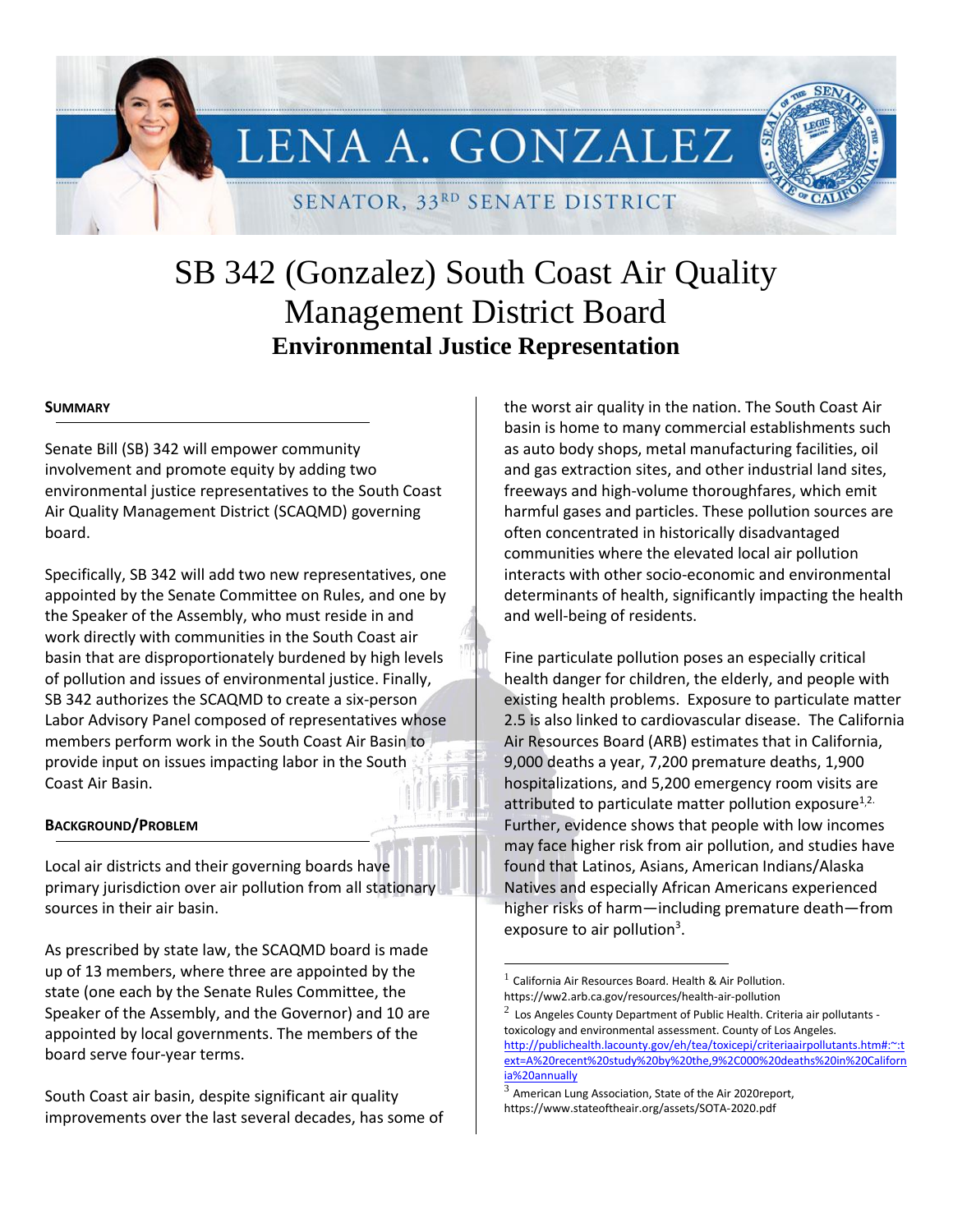Given the disproportionate health and environmental impacts of air pollution on low-income and communities of color, the state has passed legislation to increase access, promote inclusion and diversity, and incorporate environmental justice representatives to air quality boards. For example, AB 1288 (Atkins, Chapter 586, Statutes of 2015) expanded the Board membership of ARB from 12 to 14 members, and required that those members be persons who work directly with pollutionburdened and vulnerable communities.

In 2019, the Legislature passed and Governor signed AB 423 (Gloria, Chapter 744, Statutes of 2019), which revamped the governing board of the San Diego County Air Pollution Control District, and among other things added three new representatives from the public, with designated expertise as a public health professional, an air pollution specialist, and an environmental justice expert.

# **SOLUTION**

Communities in the South Coast air basin face historic, and multiple, synergistic and cumulative environmental health stressors. Appointing members to the SCAQMD board that will represent and work directly with their communities will drive significant changes to protect the well-being of people in that community. In addition, access to membership on boards provides a path to other positions in governmental leadership to individuals from historically underrepresented populations.

By adding two environmental justice representatives to SCAQMD's governing board, SB 342 will help tip the scales towards justice for communities that are disproportionately impacted by outdoor pollution in the South Coast air basin and incorporate diverse viewpoints on local public resources and air quality policies. It is now that we need to deliberately include environmental justice voices and establish active long-term community representation, as we struggle to meet federal air quality standards and tackle one of our most pressing health equity issues.

## **SUPPORT**

Active San Gabriel Valley Alliance of Nurses for Healthy Environments Asian Pacific Environmental Network Audubon California

Better World Group Black Women for Wellness California Against Waste California Environmental Justice Alliance California Environmental Voters California Interfaith Power and Light California Institute for Biodiversity Catholic Charities of the Diocese of Stockton Center for Community Action and Environmental Justice Center on Race, Poverty, and the Environment Clean Water Action Coalition for Clean Air Communities for a Better Environment Courage California **Earthjustice** East Yards Communities for Environmental Justice Environmental Defense Fund Environment Health Coalition Esperanza Community Housing Corporation Friends Committee on Legislation of California Friends of Harbors, Beaches and Parks Heal the Bay Holman United Methodist Church Leadership Counsel for Justice & Accountability Liberty Hill Foundation Lutheran Office of Public Policy- California National Parks Conservation Association Natural Parks Conservation Association Natural Resources Defense Council Pacoima Beautiful People's Collective for Environmental Justice People Organizing to Demand Environmental and Economic Rights Physicians for Social Responsibility (PSR)- Los Angeles PSR SF Bay Chapter Redeemer Community Partnership Safe Routes Partnership California San Francisco Bay Physicians for Social Responsibility Sierra Club California STAND-LA Coalition SCOPE Strategic Community Agenda The Climate Center Union of Concerned Scientists Voices for Progress 350 Bay Area Action 39 Health Professionals

## **CONTACT**

Cynthia Alvarez, Chief of Staff (916) 651-4033, Cynthia.Alvarez@sen.ca.gov